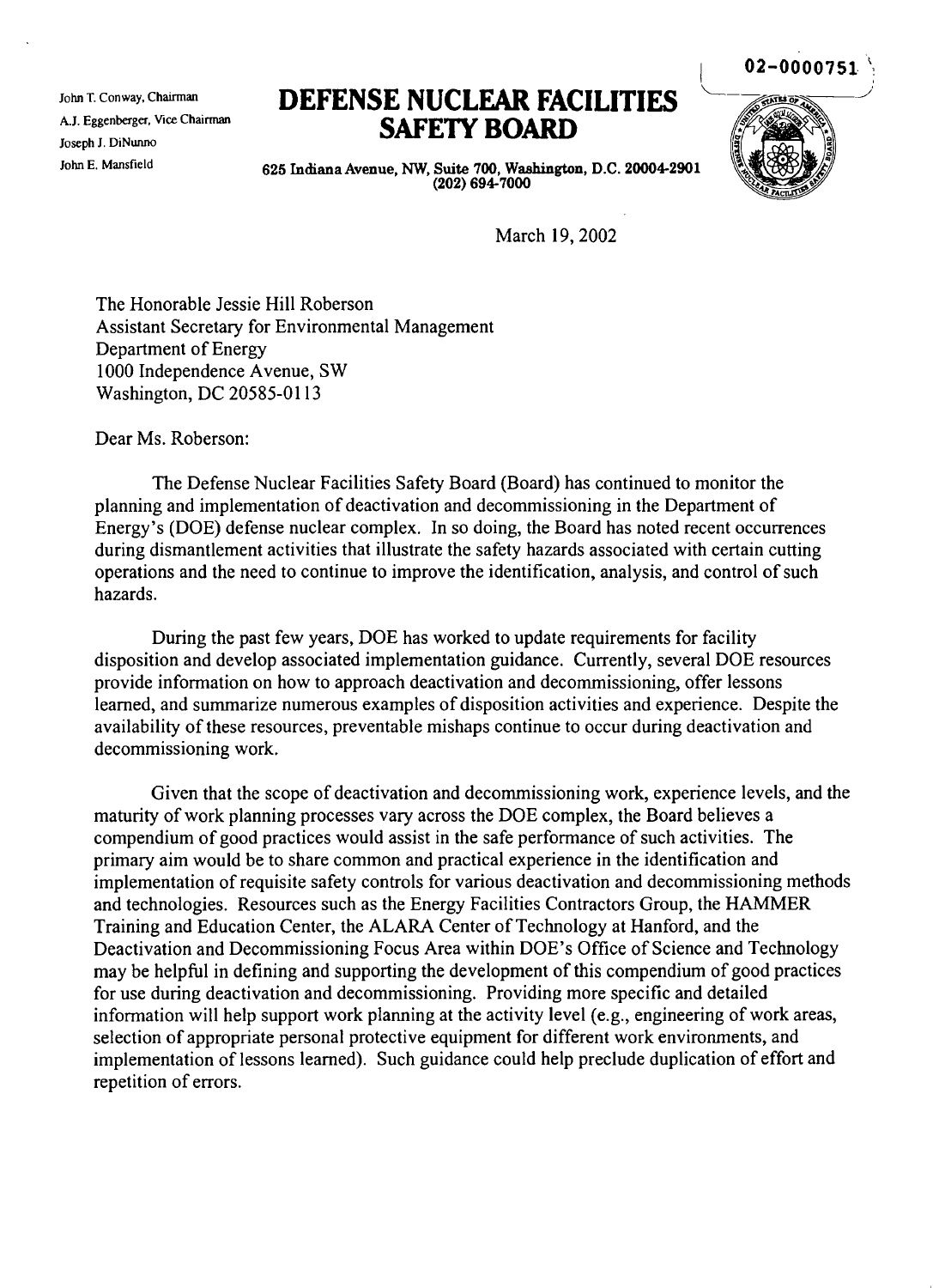The enclosed report on this issue prepared by the Board's staff is forwarded for your information and use as appropriate.

Sincerely,

/1/2011 /<br>/ John T. Conway Chairman

c: Mr. Richard B. Provencher Mr. Keith Klein Mr. Mark B. Whitaker, Jr.

 $\bar{\mathcal{A}}$ 

Enclosure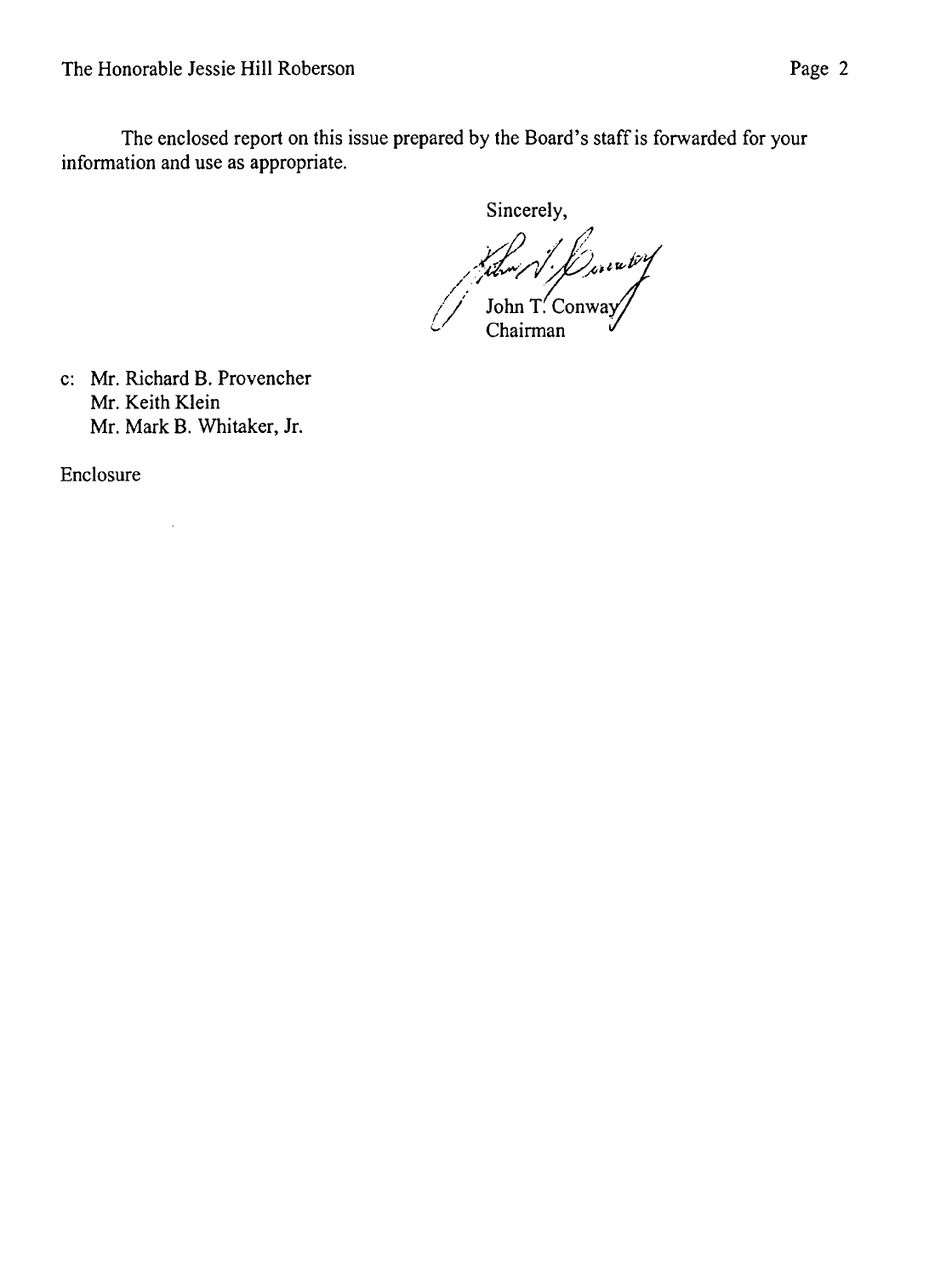#### DEFENSE NUCLEAR FACILITIES SAFETY BOARD

## Staff Issue Report

February 15,2002

|                 | <b>MEMORANDUM FOR:</b> J. K. Fortenberry, Technical Director |
|-----------------|--------------------------------------------------------------|
| <b>COPIES:</b>  | <b>Board Members</b>                                         |
| <b>FROM:</b>    | J. W. Troan, T. L. Hunt                                      |
| <b>SUBJECT:</b> | Feedback from Deactivation and Decommissioning Activities    |

This report documents observations from a review by members of the staff of the Defense Nuclear Facilities Safety Board (Board) of the application of lessons learned from deactivation and decommissioning (D&D) activities. To develop these observations, the staff reviewed recent occurrences related to size reduction activities, studied selected D&D technologies, and evaluated various documents that may be used to support the feedback function of Integrated Safety Management.

The scope of work activities, the levels of experience with D&D, and the maturity of work planning vary across the complex, as well as within particular sites. Increased and improved feedback is needed to preclude duplication of effort and repetition of mistakes. Better communication and sharing of information regarding the hazards, controls, and associated good practices for various methods and technologies used in D&D activities could help improve work planning and implementation, and should also aid in increasing productivity, mitigating or eliminating hazards, and establishing more effective controls.

Application of Lessons Learned from  $D&D$  Activities. Recent events during dismantlement activities illustrate the hazards associated with certain cutting operations and the need to continue to improve the identification, analysis, and control of those hazards. Equipment used for size reduction of gloveboxes, piping, and tanks includes mechanical cutting machines (e.g., portable bandsaws, metal nibblers) and equipment used for melting metal (e.g., cutting torches, plasma arc cutters, and lasers). Common and unique hazards may be encountered during cutting and are dependent on the method used. Potential hazards include cuts, punctures, heat stress, and radioactive contamination, as well as bums and fire from molten metal debris and exposure to ultraviolet/laser light.

Levels of experience with the different cutting methods vary across the defense nuclear complex. Some off-the-shelf equipment commonly used in commercial industrial settings is being integrated and deployed during disposition activities (e.g., laser cutting at Los Alamos National Laboratory), while other technologies (e.g., plasma arc cutting at Idaho National Engineering and Environmental Laboratory) have been used at certain sites for dismantlement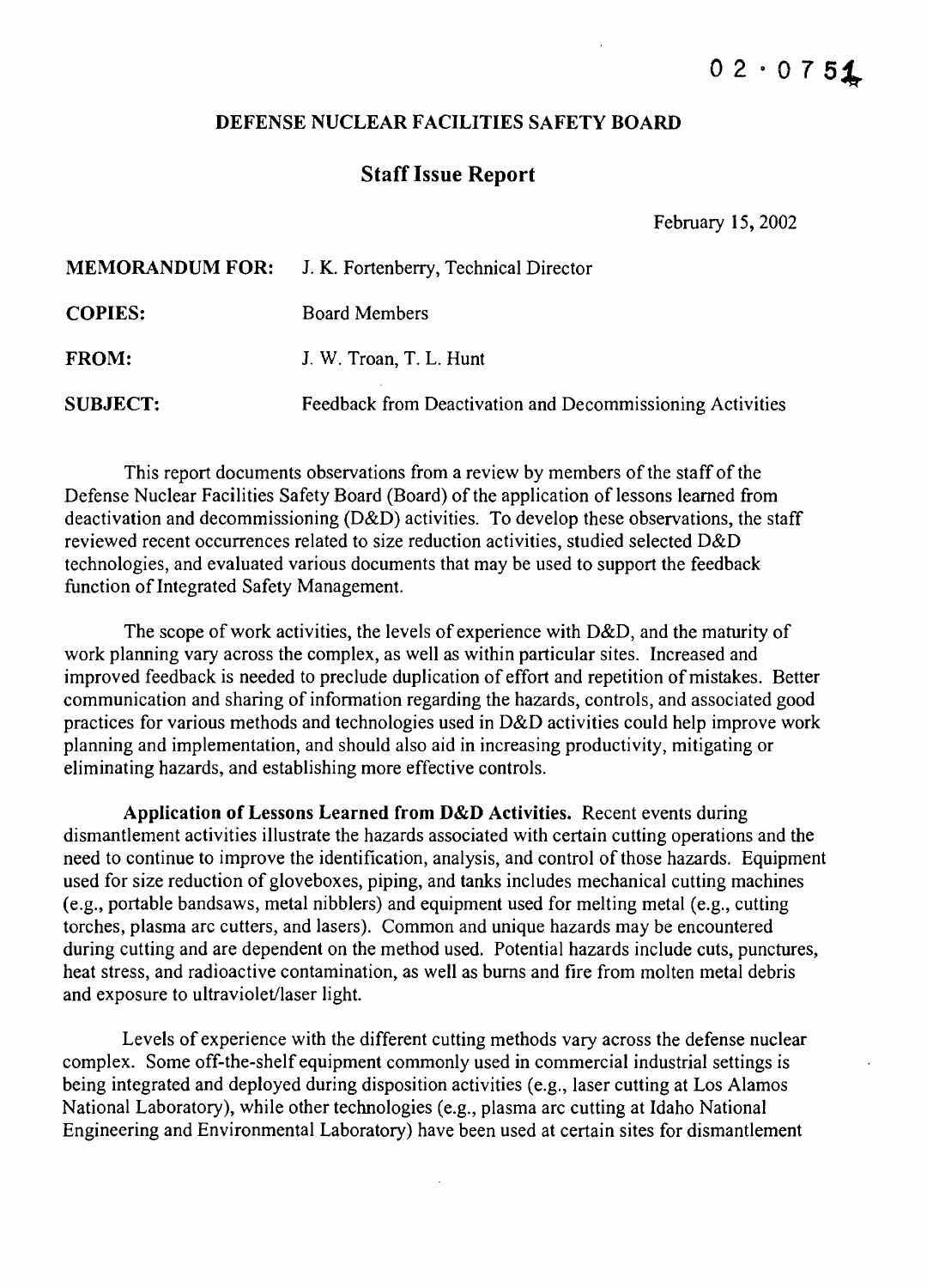for several years. Although there are a number of sources of technical information regarding use of the various cutting methods and associated lessons learned, mistakes still occur that could have been avoided had this information been more practical and shared more effectively.

A good example of identification of cause and communication of issues is the Type A accident investigation following a February 1997 accident at the Oak Ridge K-25 Site, Building K-33, in which a welder using a cutting torch suffered fatal bums when his clothing caught fire. The report on this incident issued by the Department of Energy's (DOE) Investigation Board proposes managerial controls and safety measures believed necessary to prevent or minimize such incidents. An overarching issue identified during the investigation was the failure to conduct adequate work planning and hazard analysis. The February 1997 incident received a great deal of attention across the complex, and the staff has seen evidence of action taken to rectify associated problems.

Contamination events and personal injuries during size reduction activities continue to occur and are indicative of the need to improve work planning, hazard identification, and controls. For example:

- In February 2001, a worker at the Miamisburg Environmental Management Project (MEMP) became contaminated while using a plasma arc cutter to disassemble a highly contaminated walk-in fumehood. This contamination event was believed to have been caused by metal slag melting through the worker's plastic shoecovers and into his shoe. In response to this occurrence, workers involved in cutting were outfitted with heavy rubber boots. Subsequently, however, another contamination occurred, this time involving a worker stationed as a fire watch outside the immediate cutting area. This worker had not been given similar upgraded boots, and the breach of personal protective equipment was attributed to a piece of sharp metal slag cutting through his shoecovers. Lessons learned at MEMP, as well as experiences from other sites, had not been effectively applied.
- In November 2001, a worker was injured while using a portable bandsaw to cut pipe in the process hood at Hanford's 233-S Plutonium Concentration Facility. Smalldiameter piping (e.g., diameter of 0.5 to 0.75 inch) had been removed from a vertical installation and was being cut into small pieces. The worker was supporting the pipe with one hand and was using the other to operate a portable bandsaw to cut the pipe. The blade cut through the pipe and cut the worker's index finger on the hand that was holding the pipe assembly. This injury might have been prevented or mitigated had better controls been identified and implemented. Corrective actions, such as the use of cut-resistant gloves, had been taken in 1999 at the Rocky Flats Environmental Technology Site after a worker was cut while using a portable bandsaw during D&D work. The layout of the work area and physical controls for size reduction activities were contributing factors to both of these occurrences.

The attachment to this report describes these events in greater detail and provides additional examples of related occurrences.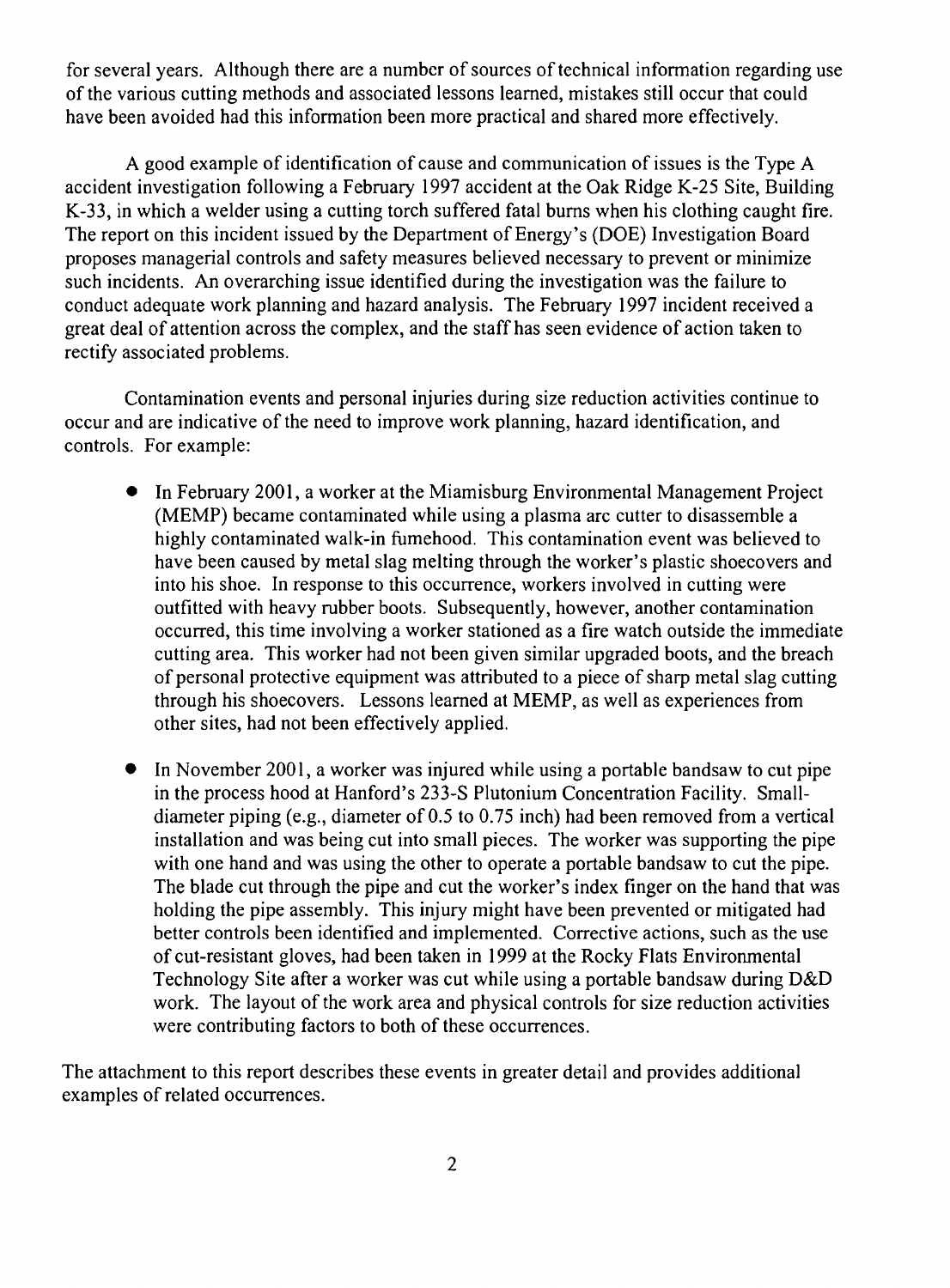Feedback on D&D Technology. The D&D Focus Area was established by DOE's Environmental Management program through its Office of Science and Technology (EM-50). One of the missions of this focus area is to demonstrate and deploy improved  $D&D$  technologies to reduce cost, minimize risk, and accelerate  $D&D$  of radiologically contaminated surplus facilities. Large-scale demonstration and deployment projects (LSDDPs) are used to demonstrate individual technologies alongside competing baseline technologies within ongoing site D&D projects. Project personnel then have the responsibility of communicating the results of the technology demonstrations, including both cost and other factors (e.g., radiation dose, safety features, schedule impact, and regulatory and stakeholder acceptance). Upon completion of each LSDDP, a final project report is issued that provides, among other things, recommendations and lessons learned from the project.

In general, lessons learned from subsequent deployment of demonstrated technologies have not been communicated to EM-50 for incorporation into revised technology fact sheets or reports for consolidation and dissemination. Instead, any promulgation of lessons learned from using D&D technologies occurs via the Internet through use of the lessons learned program of DOE's Office of Technical Program Integration (EM-22), in a miscellany of DOE-generated documents, or informally through distribution by site lessons learned coordinators or interested parties.

As an example, the staff recently received new lessons learned on the use of the oxygasoline cutting torch at the West Valley Demonstration Project. EM-50 demonstrated this technology several years ago at the Fernald Environmental Management Project and issued a summary report including lessons learned. The new lessons learned, gathered during deployment at West Valley and eventually disseminated through the Hanford ALARA Center of Technology and the *DOE Occupational Radiation Exposure Report, 2000,* were not transmitted through EM-50 to close the feedback loop. The lessons learned at West Valley included the fact that by working with the vendor, the site was able to obtain a custom-made 13-foot-long torch that allowed workers to operate from a lower-dose area. Cutting with an oxy-gasoline torch does not require tight control of the distance between the torch and the piece being cut, making this technique better suited for use with long-handled tooling than methods such as plasma arc cutting. Such lessons learned would be more accessible if captured in EM-50 documentation to ensure that all information relevant to a particular technology was consolidated within a single source.

#### Improving Hazard Identification and Control Through Better Feedback.

Disposition activities are currently addressed by requirements in DOE Order 430.1A, *Life Cycle Asset Management,* and various subordinate implementation guides provide acceptable methods for meeting these requirements. Further guidance for integrating and enhancing the protection of workers, the public, and the environment during facility disposition activities is given in DOE Standard 1120-98, *Integration ofEnvironment, Safety, and Health into Facility Disposition Activities.* In addition, DOE provides other resources containing information on how to approach D&D, lessons learned, and numerous examples of disposition activities and experiences. Among these resources are the following, which are available on the Internet: *DOE Office ofEnvironmental Management Decommissioning Handbook-Procedures and Practicesfor Decommissioning; Office ofEnvironmental Management, Lessons Learned*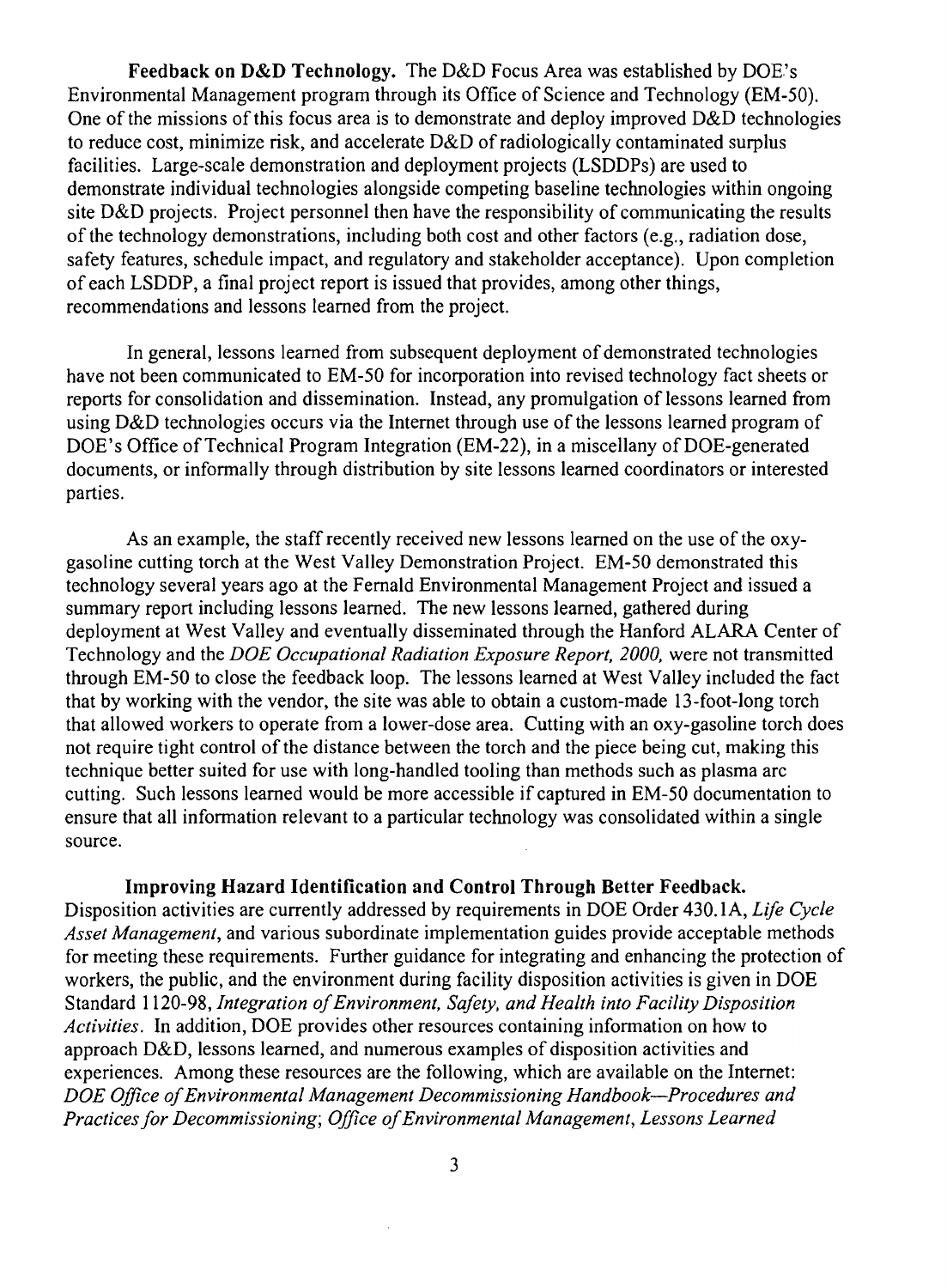*Program; Excess Facility Transition to Deactivation and Decommissioning: Methods and Practices Handbook; Innovative Technology Summary Report;* and *Decommissioning Preferred Alternatives Matrices.* These resources provide a wealth ofinformation that can aid in implementing the facility disposition program. However, some of the information that is useful for identification of hazards and selection of controls is difficult to assimilate. Information has not yet been developed to the point where it effectively provides practical and consolidated guidance in sufficient detail to help prevent some of the problems experienced during work activities in the complex. Many of the lessons learned are presented as anecdotes, and one must search and evaluate the information to arrive at practical solutions for a particular application. The staff believes better integration and consolidation of existing information, along with supplemental guidance, could help planners, supervisors, and workers create a safer work environment.

The staff concludes there is a need for enhanced guidance regarding the safe implementation of practical methods and technologies used in disposition activities. The following specific topics might be addressed:

- Cutting devices (e.g., plasma arc, laser, oxy-gasoline, and oxyacetylene cutting devices; saws, nibblers, and grinders)
- Engineered controls (containment, capture ventilation)
- Specifications for personal protective equipment
- Actions/techniques/equipment to prevent electric shock
- Fire safety
- Waste-handling methods
- Use of automated and remotely operated equipment

In some cases (e.g., cutting devices), it may be appropriate to include in the guidance topical discussion of various disposition methods/techniques, their selection and use, and associated hazards and controls. For each method, the discussion ought to address capabilities, application, availability, cost-benefit comparison, hazard-risk comparison, requirements for infrastructure and ancillary equipment, and hazards and typical controls, thus facilitating informed decision making and planning for disposition activities. Other guidance might be tailored to be more specific and address how to do a particular task, such as designing, installing, and operating capture ventilation, or procuring, installing, and operating a size reduction system such as the Inner Tent Chamber used at the Rocky Flats Environmental Technology Site. The *Radiological Containment Guide,* WHC-EP-0749, Rev. 1, prepared by Lockheed Martin Hanford Corporation in November 1996, is an example that might be helpful in the development or elaboration of such guidance.